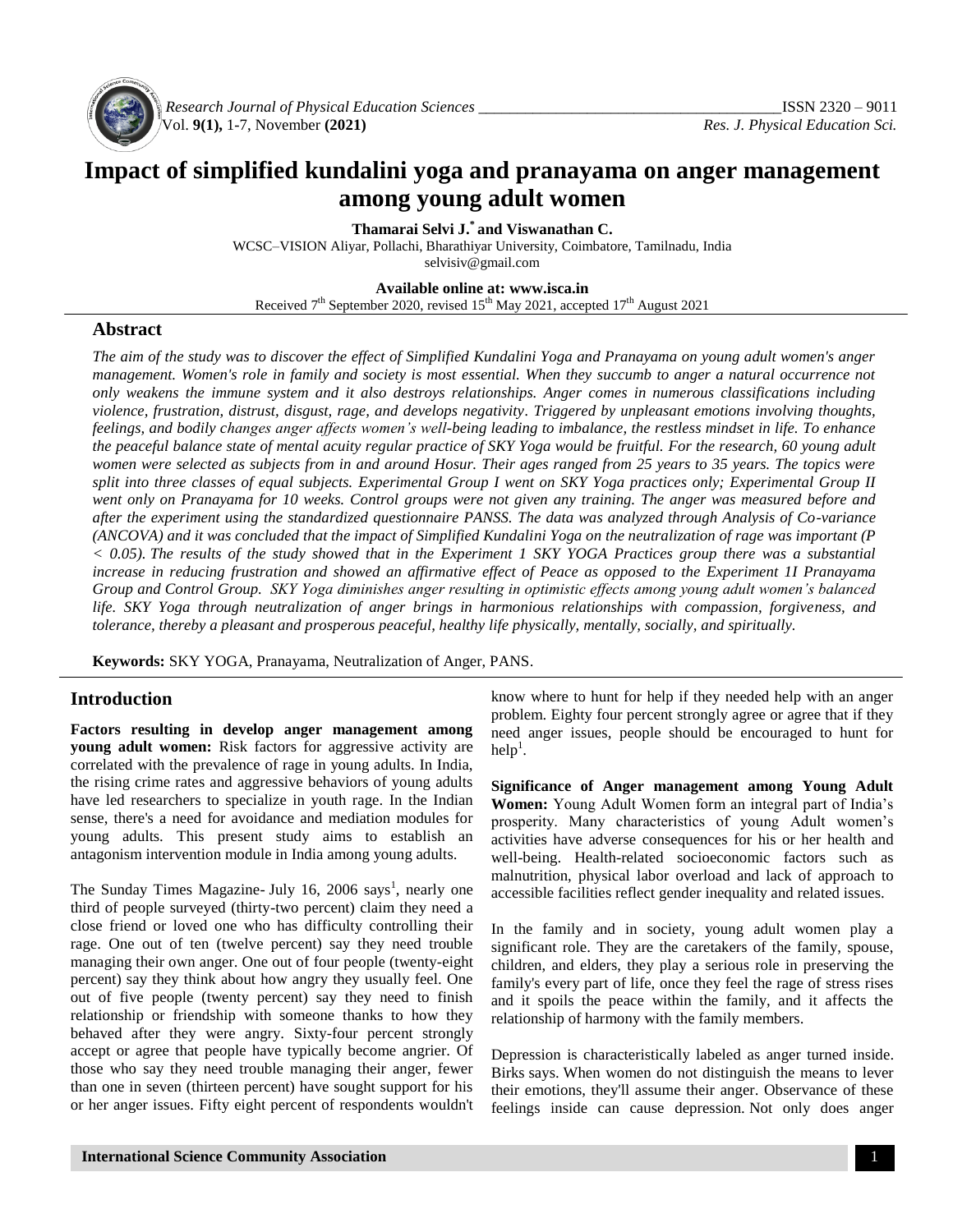subdue your structure, but it can also even extinguish relationships. Individuals find automatically creeping around you because they become nervous.

Understanding Anger: Anger may also be a simple emotion that all individuals feel. Usually caused by an emotionally wounded rage, it is often seen as an uncomfortable feeling that arises after we expect to have been hurt, mistreated, and opposed in our long-standing beliefs, or once we encounter barriers that prevent us from achieving personal goals. When he/she is in an extremely forgetful state, rage or the opposite emotion overwhelms the man.

**Anger - the foremost Dreaded Quality**: Anger is more destructive than fire, more disastrous than earthquake<sup>2</sup>. In anger individuals fight each other with dire consequences, nations fight each other and thousands of young precious promising lives are lost. Anger is an eroding emotion. It's natural, but a negative emotional response to worry or opposition. If we do not cater to that firmly and positively, it'll continue it destroying our inner selves<sup>3</sup>. On whom anger occurs: it's visiting be observed we fairly often get angry with those who spend a big an element of their time with us showing care, affection and making sacrifices for us. In other words it's our parents, life partner, brothers, sisters, relatives and friends.

**Causes of Anger:** The roots of anger are essentials, likes, dislikes, anticipations, resources, eminence, supremacy and sensual desires. When we see imperfection around us we are always unable to simply recognize it. For instance, when someone has done something wrong, our rage soars like a wave and then subsides, leaving us shaken, and often with remorse. We do not seem to remember when we are angry. The first step is to realize that imperfections cannot be eliminated by rage. We would like to realize that only we can recognize things because they are, with understanding, we can fix them<sup>4</sup>. This is better said than done because catering to the mind or feelings directly are never easy. That is why we would like to be helped by those techniques. Meditation for indignation, breathing exercises to calm down play a giant role<sup>5</sup>.

**Anger a reason to damage health:** Anger not only weakens your system comes in numerous classifications including violence, frustration, distrust, disgust, rage and develops negativity. It leads to deceptions as verdict, Disapproval and even dullness. Like all emotions. It is a fancy, ever-shifting state involving thoughts, feelings and bodily changes<sup>6</sup>. Anger activates the flight-or-fight response that is necessary. It primarily causes rates, vital signs, and levels of stress to rise. The breathing rate increases too. Metabolic changes are set in motion when frustration is 'recurrent and unmanaged' that ultimately affect not only health, but also the final quality of life.

**Signs and symptoms of negative effects of anger: Physical Health:** When an individual gets upset, he/she stimulates some glands in the body. The researchers found that their body produces unhealthy levels of adrenaline and cortisol hormones inside the blood stream when someone has an angry outburst. This raises pressure and pulse, which could lead to conditions such as stroke and heart disease. Rage induces stress within the body. Tight jaw, heavy shoulders, clenched fists, etc. are signs that your body is holding a lot of frustration inside in line with Fox News, Redford Williams, the university's director of the Behavioral Medicine Research Centre, noted that these unhealthy adrenaline levels have a negative impact on most aspects of the physical functions of the body<sup>7</sup>. According to Dr. Mercola, a highly known and widely published natural health practitioner, our automatic rage reacts to health issues such as: headaches, digestive imbalances, insomnia, anxiety, depression, migraines, negative feelings, skin problems like eczema complications in pre-existing health conditions. The face reddens, the body shakes, the arms and leg muscles tighten. Ulcers in the stomach are caused by frustration. Even the Strongly Conservative Center for Disease and Prevention (CDC) acknowledges that 85% of all diseases have a direct correlation to the emotions. Anger is also a source of learning and raises awareness of our own shadow sides. Absence of understanding lead to subconscious wrath, in addition, as a dynamic misapprehension of authenticity.

**Mental Health**: Anger causes step-up in energy to hit the brain cells. It causes state of mind, low IQ, poor concentration and no harmony. The mental frequencies goes up thereto range of 25-35 cycles per second, thus leading to excess consumption of life energy.

**Personality:** One becomes a loner. Nobody will want to return near you, thus resulting in Isolation.

**Spiritual Health**: Anger decreases our life energy. One are visiting be unable to meditate.

**Defeating Anger**: Anger should never suppress. Suppression drives anger into the subconscious. When a personal tries to manage anger it becomes double. Anger is inborn. It cannot be totally eradicated but could also be neutralized through practice.

Significance of SKY Yoga and Pranayama in Anger Management: Today, yoga is no longer restricted to hermits, saints, and sages, but has gone to each home for the global elevation of wellbeing. As a neighborhood of the lifestyles of people, yoga has aroused global emergence and acceptance. Such values are connected with every aspect of life and consider the person as a whole. Yoga - the life symphony that results in a balanced body, a calm mind, a content spirit, and a liberated soul. Yoga can be a practice that seeks to bring under its influence the inner world of a private person, thereby enabling the person inside himself to happily adapt to his/her surroundings as well. Yoga deals with mind and body training to understand oneness with the World.

Simplified Kundalini Yoga (SKY Yoga) which may be a science of preventive health and holistic path for all-round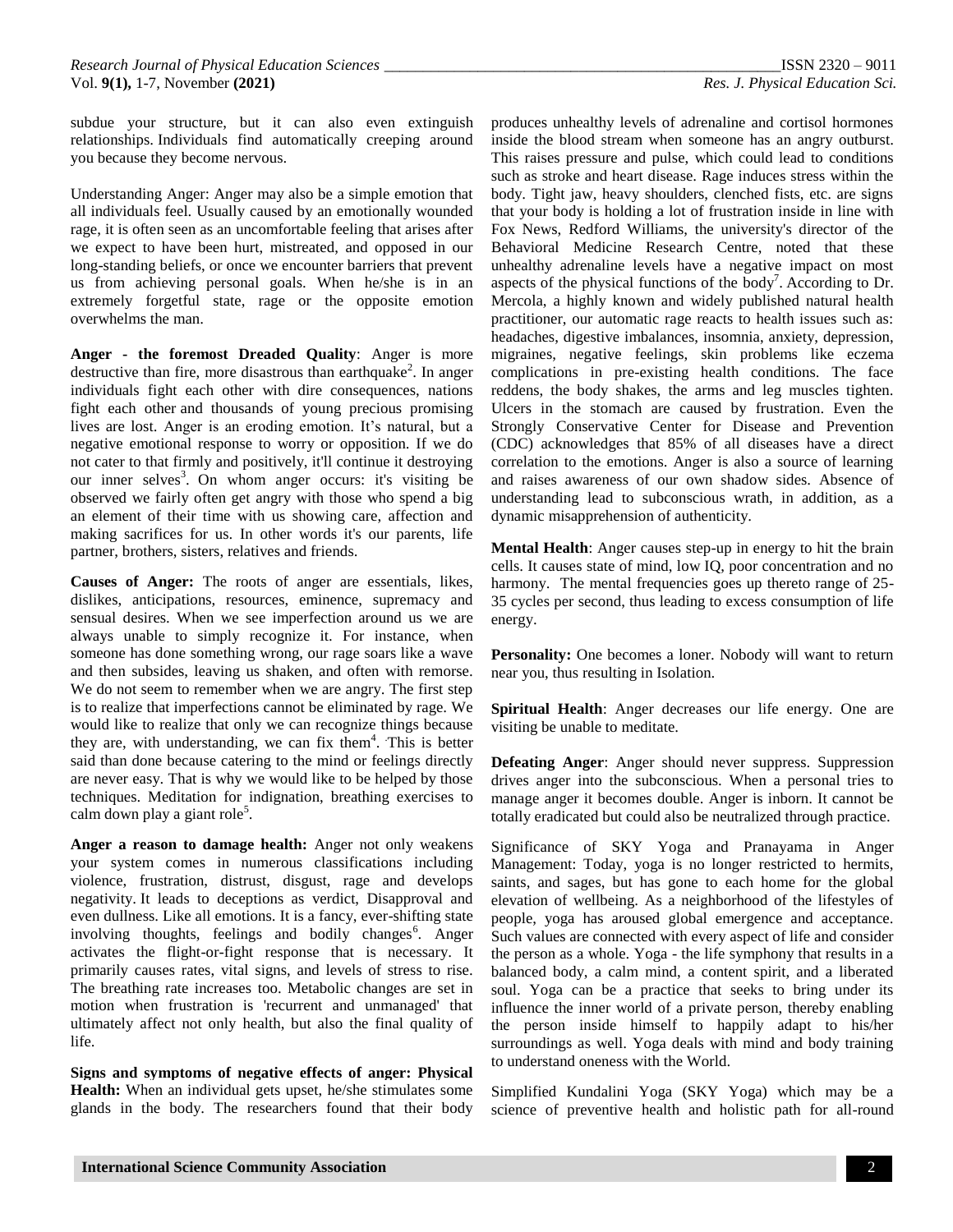development. SKY Yoga designed and developed after few decades of research in Indian and Siddha (Yogi's) by Vethathiri Maharishi need to avail the advantages of ancient Yoga with simplified practices cause harmony between body, mind, and soul, Founder Father Vethathiri Maharishi's Simplified Kundalini Yoga (SKY Yoga) is an efficient means to take care of psycho-physiological and biochemical homeostasis resulting in holistic health Practice<sup>8</sup>. SKY Yoga helps to recreate, refine and redefine the Young Adult Women anger management ability, SKY Yoga Practices lays the inspiration for positivity, strengthens the nervous and endocrine systems to realize a normalized and balanced state, and also brain cells are nourished and refreshed. SKY Yoga can be a rehabilitative, preventive and curative intervention for overall health status change that also allows people to build an integrated personality. As a life-style, SKY Yoga is focused on those ideals that are beneficial for healthy living, SKY Yoga enables the individual to enhance her mental capabilities and convey about changes in her actions, which provides her the mental acuity to know her flaws and therefore the strength to beat them. It also helps her to measure a prosperous life et al. to realize their goals. The outcome is expanded intellectual transparency, psychological firmness, and a greater sense of overall wellbeing. SKY Yoga can help to get young adult women out of their shells and into the social interaction world. Via the ability to self-regulate, reducing stress and anxiety, they grow more resilience. It allows them to calm themselves and figure out through the different techniques of yoga how to relax, relieve anxiety and frustration. SKY Yoga offers the best platform for young adult women to control their rage.

Pranayama: Pranayama is a central research-based and therapeutic facet of yoga. Pranayama is the mechanism of breathing or regulating the motion of inhalation, exhalation and therefore the retention of substantial energy. It controls and regulates breathing. As a result's very beneficial for school women, because it enhances anger management. This strategy specifically enhances the endurance, stability, and solidity induces rise to healthier sleep by the higher transmission of the essential power. Pranayama helps in controlling epilepticseizures which can be common among this Young Adult Women. Pranayama helps Young Adult women students clear their minds and specialize in the activity at hand alongside mind. Indeed can develop coordination. Developing coordination will take a while, so it's important to remain faithful the practices to realize the benefit. Pranayama (Alternate Nostril Breathing) to help relax the system and relieve tension-induced rage. Breathing exercises to stabilize the body and release tension-induced anger. These energies are released and loads of light are felt by the body. It also helps to provide a way of calm by releasing the pressure from the mind. Yoga struggles to take control of the steadiness of the mind, body and soul with the detrimental effects of rage. They are able to use breathing exercises to fill their chest and lungs and understand what it means to actually breathe deeply, except for some restrictions. Young adult women can really appreciate their bodies and their capacities to handle them with the positive benefit of growing body knowledge. Although reducing stress and anxiety, it can also increase attention.

Powerful tools to neutralize anger: The concept of SKY-YOGA by Vethathiri maharishi is being practiced by people for a healthy and peaceful life across the world. It gives healthiness to the body, longevity of life, mental peace and harmony to society. Simplified Physical Exercises for body. Kayakalpa yoga for the longevity of the life-force and anti-ageing. Sky meditation for mind and focusing Introspection for wisdom.

Forgiveness: Learn to forgive and forget all injuries and insults dealt to you. One should forgive and be free. Revenge and retaliation are best left to time. The impulse to require revenge only results in negative karma. Nightly before you retire to bed it's an honest practice to review and analyze the happenings of the day to see if someone has cheated or offended you, call out that person's name and say "I forgive you". You'll have a peaceful sleep.

Adjustment - Tolerance - Sacrifice: One should attempt to adjust and provides thanks to others. Tolerance within the other words is patience. Patience may be a virtue, one should remain calm and tolerant within the face of anger, and also learn to sacrifice for the sake of others.

Understanding: One should learn to be an honest listener and understand the opposite person, shouldn't criticize or blame in others.

Refrain from Causing Pain to Others: Vethathiri Maharishi has given a Two Fold Culture, if practiced regularly it'll help one refrain from causing pain to others, thereby moralizing one's character: i. I, during my life time, won't harm anyone in any form. Ii. I will be able to always attempt to help the needy and take away their worries and also protect them. Vethathiri maharishi developed an entire system of practices for the self.

Introspection: the tactic by which one can analyze himself and convert all emotional qualities into good qualities is named Introspection. Inner analyses means-introspection. It's an examination one's own conscious thoughts and feelings. Once they realize themselves, they're ready to realize the worth of everyone on the world. Respect for the requirements of others and moralize their own activities become a part of their life<sup>9</sup>.

Vethathiri Maharishi Method of Neutralization of Anger: Meditate for a short time and convey the mind to a tranquil state. Make an inventory of individuals with whom you're susceptible to become angry most frequently, followed by others. Take the primary name within the list, and seek answers to the subsequent questions: a. what's nature of my relationship with him/her? b. What are the explanations behind my anger? c. what's my role in it? d. What was the earliest experience, the ultimate outcome? Was it good or bad? Did anger serve the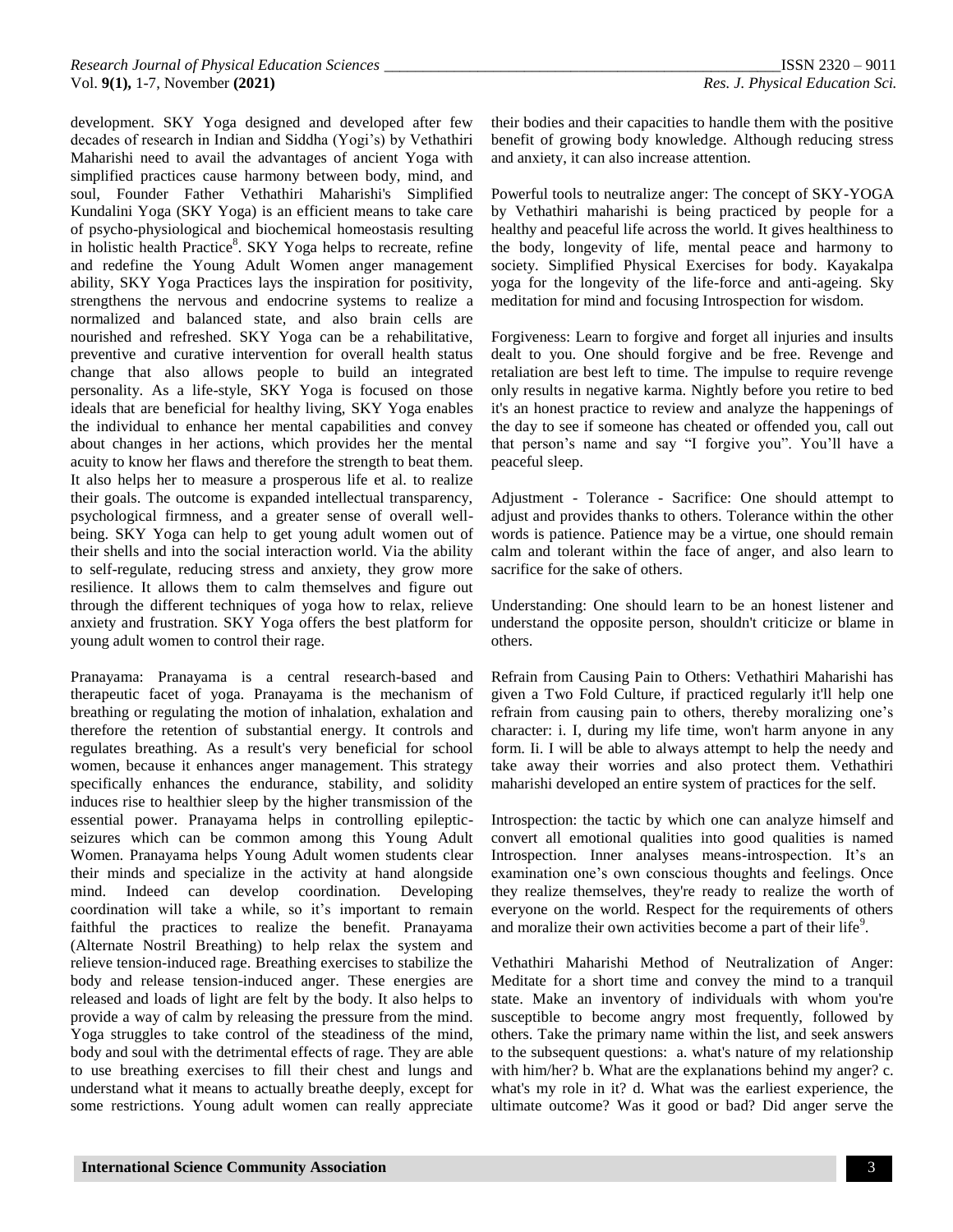specified purpose? $10^0$ . Research into these questions with all the names within the list. Determine the explanations and expunge them. Having completed the exercise, one must consolidate the conclusions, and prepare an idea for the longer term regarding anger. A process of autosuggestion gives the simplest results. Bring the person with whom you most frequently get angry into your picture and say, "I shouldn't get angry with you again. Due to my effect of anger, I'm losing my energy - physically, mentally, financially and in other ways. So in my very own interest, I should be asleep with you. Be blessed. For your part, you ought to not be angry with me. I even have decided to be tolerant with you, whenever I'm with you, I will be able to be very careful to not get angry". Within the picture you ought to repeat the words several times as autosuggestion. In Addition visualize yourself in situations beneath which your anger ascends. Attempt to conduct yourself with understanding and awareness for a few days; you'll not become angry thereupon person. Once the primary name has been addressed successfully, the second could also be taken and therefore the same process is to be repeated. It will be easier on account of the previous experience and may be achieved faster. Still undergo your list during this manner and if you achieve success with eight or ten people you'll never get angry again.

This study was conducted to look at how Young Adult women can neutralize anger through SKY Yoga practice. Young Adult Women play an important role in family and society. Once they feel stress, anger arises and it spoils the peace in her mind and within the family.

**Objective of the study:** Everybody succumbs to anger naturally when an object comes in the way of fulfillment of desire, action to remove that obstruction follows, if the obstruction does not yield to our efforts, the drive to remove it rises to the extent, that it affects our mental balance $11$ .

This emotional conflict with the object or person who stands in the way of fulfillment of desire is anger. Thus when the fulfillment of a desire is obstructed, the upsurge in the mind toward off that obstruction is anger. SKY Yoga practices play a better role than Pranayama Practices in enhancing the efficiency to neutralize anger among Young Adult Women.

**Statement of the problem:** The goal of the study was to find out the influence of Simplified Kundalini Yoga and Pranayama on young adult women's anger management.

**Hypothesis:** For the study it was hypothesized that there would be a significant difference in SKY Yoga practices and Pranayama practices than the control group on Anger management among Young Adult Women.

It was hypothesized that there would be a significant difference in anger management among Young Adult Women between SKY Yoga and Pranayama practices.

**Limitations:** i. Economic and cultural backgrounds were not considered. ii. The factors like heredity, environment, working circumstance, etc., were not considered. iii. The food habits, lifestyle, sleep, working period, etc., were not controlled. iv. Their routine activities were not taken into consideration. v. The factors like heredity, environment, working circumstance, etc., were not considered.

**Review of Literature:** Woolery, et al found a substantial decrease in self-reported symptoms of depression, trait anxiety, negative mood levels, and exhaustion after yoga classes was confirmed by subjects participating in the yoga class<sup>12</sup>.

In the Journal of Clinical Psychology, participants indicated that positive results emerged from frustration in the Kassinove study. Rage helped solve relationship issues and fostered a better understanding between the conflict goal and the person who had the conflict. Though assertive language is often preferable to angry expression, anger may serve as an essential warning function that leads to a deeper understanding of the other individual and the problem in India," Kassinove says"<sup>13</sup>.

The work of Hamza A, et. al aims to establish an intervention module for young people in India to control rage. The new module has been validated for 100 individuals aged 18 to 25 years with inclusion criteria, and for individuals dependent on psychoactive drugs. After 6 sessions of intervention, the Anger datasheet, Buss-Perry Aggression Questionnaire, and State-Trait Anger Expression Inventory were administered at baseline as well as at a one-month interval. The disparity in the domains of resilience was demonstrated by the pre-post cognitive therapy focused anger management intervention programme; clinical anger, state and trait anger, and regulation of anger. The study suggests the need for community-based sensitization for issues related to the expression of anger and the facilitation of cognitive-behavioral skill-based training programs to enhance adolescent anger management to facilitate adaptive youth anger  $control<sup>14</sup>$ .

## **Methodology**

As participants, 60 young adult women from in and around Hosur were selected for the study. Subjects age ranges between 25 years to 35 years. The topics were split into three classes of equal subjects. Experimental Group I went only to SKY Yoga practices; for 10 weeks, Experimental Group II went only to Pranayama. Any instruction was not provided to control groups. The anger was assessed using the standardized questionnaire PANSS before and after the experiment.

The data was analyzed through Analysis of Co-variance (ANCOVA) and it was concluded that the impact of Simplified Kundalini Yoga on the neutralization of rage was important ( $P <$ 0.05).

**Variables Selected For Experiment:** dependent variable.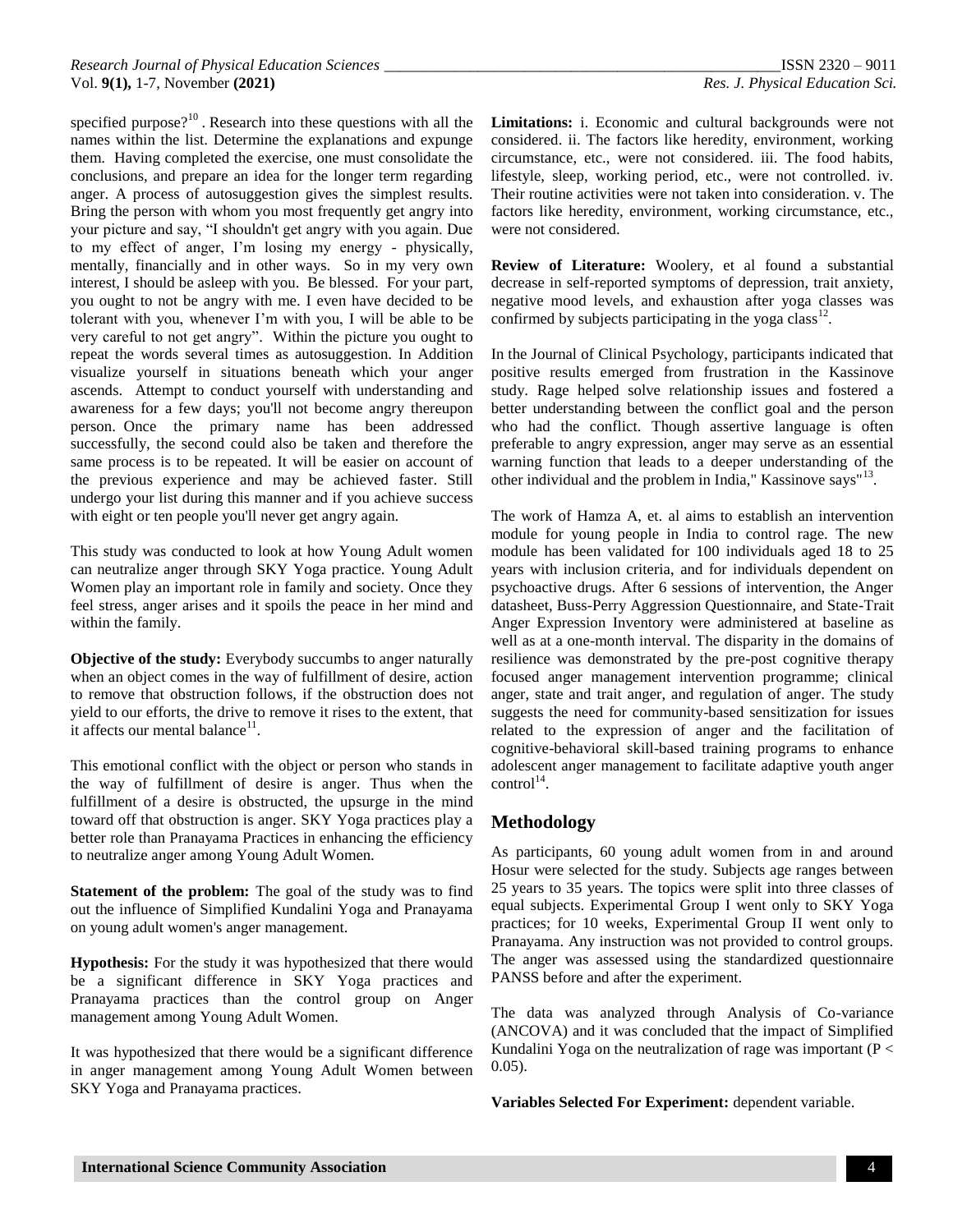**Psychological variables:** Positive and Negative Syndrome Scale (PANSS).

**Purpose:** To measure positive and negative swigs of the participant.

**Equipment:** The positive and negative syndrome scale (PANSS) rating criteria.

**Procedure:** The PANSS questionnaire recommended by WHO was distributed to the participants. A brief explanation of the procedure of answering was given. The filled up questionnaire was analyzed and the results were converted into quantitative data for further analysis.

**Scoring:** Data collected from this study was applied to the PANSS ratings which comprises of 30 items. Each item is accompanied by a explicit description and comprehensive fastening standards for all seven rating points. Moreover these seven points represent aggregate levels of psychopathology, as listed: i. Absent, ii. Minimal, iii. Mild, iv. Moderate, v. Moderate severe, vi. Severe, vii. Extreme.

**Independent variables**: i. SKY Yoga, ii. Pranayama.

#### **Results and discussion**

Data obtained from the PANSS pre-test and post-test of the experimental groups and the control group were presented in Table-1 for statistical analysis.

Table-1 summarizes that the PANSS adjusted post-test mean values are 44.62, 57.10 and 79.22 respectively for the Experimental Group I SKY Group, Experimental Group II Pranayama and Control Group. For the adjusted post-test mean, the obtained F-ratio of 335.06 is far higher than the table value of 3.16 for df 2 and 56 needed for the significant confidence level at .05.

The study results showed that there are major variations between the SKY Group, Pranayama Group and the PANSS Scale Control Group's modified post-test methods. The Scheffe test was applied as a post hoc test and the findings are presented in Table II to determine which of the paired means had a substantial difference.

Table-2 indicates that the adjusted post-test differences are 12.473, 34.592 and 22.119 respectively in Group I and Group - II, Group I and the Control Group, Group-II and the Control Group. The 14.712 value, which shows significant differences in confidence level of .05.

From the results of the analysis, it could be calculated that there was a significant difference in the PANSS scale between the groups adjusted by post-test means. However as compared to the results of the Pranayama Group and Control Group, the changes in the PANSS Scale for SKY Yoga Group were substantially higher. It could also be shown that the SKY yoga group and Pranayama have improved the PANSS scale as opposed to the control group. The mean and adjusted values of pre-test and post-test of SKY yoga Group, Pranayama Group, and Control Group on PANSS are graphically represented in the Figure–1.

| Test     | Group 1  | Group 2  | Group 3  | df | <b>SS</b> | <b>MOS</b> | F value  |
|----------|----------|----------|----------|----|-----------|------------|----------|
| Pre      | 78.5     | 78.6     | 79.85    |    | 22.63333  | 11.31667   | 3.398729 |
|          |          |          |          | 57 | 2192.35   | 38.46228   |          |
| Post     | 44.5     | 57       | 79.45    | 2  | 12545.03  | 6272.517   | 305.5972 |
|          |          |          |          | 57 | 1169.95   | 20.52544   |          |
| Adjusted | 44.62795 | 57.10147 | 79.22058 |    | 12161.96  | 6080.979   | 335.0658 |
|          |          |          |          | 56 | 1016.322  | 18.14861   |          |

**Table-1:** Analysis of Covariance for the Pre and Post-test data on PANSS.

**Table-2:** Post hoc test.

|                | Groups   | Mean                     | CD       |          |
|----------------|----------|--------------------------|----------|----------|
| Group 1        | Group 2  | Group 3                  |          |          |
| 44.62795       | 57.10147 | $\overline{\phantom{a}}$ | 12.47353 |          |
| 44.62795       | -        | 79.22058                 | 34.59263 | 14.71233 |
| $\blacksquare$ | 57.10147 | 79.22058                 | 22.11911 |          |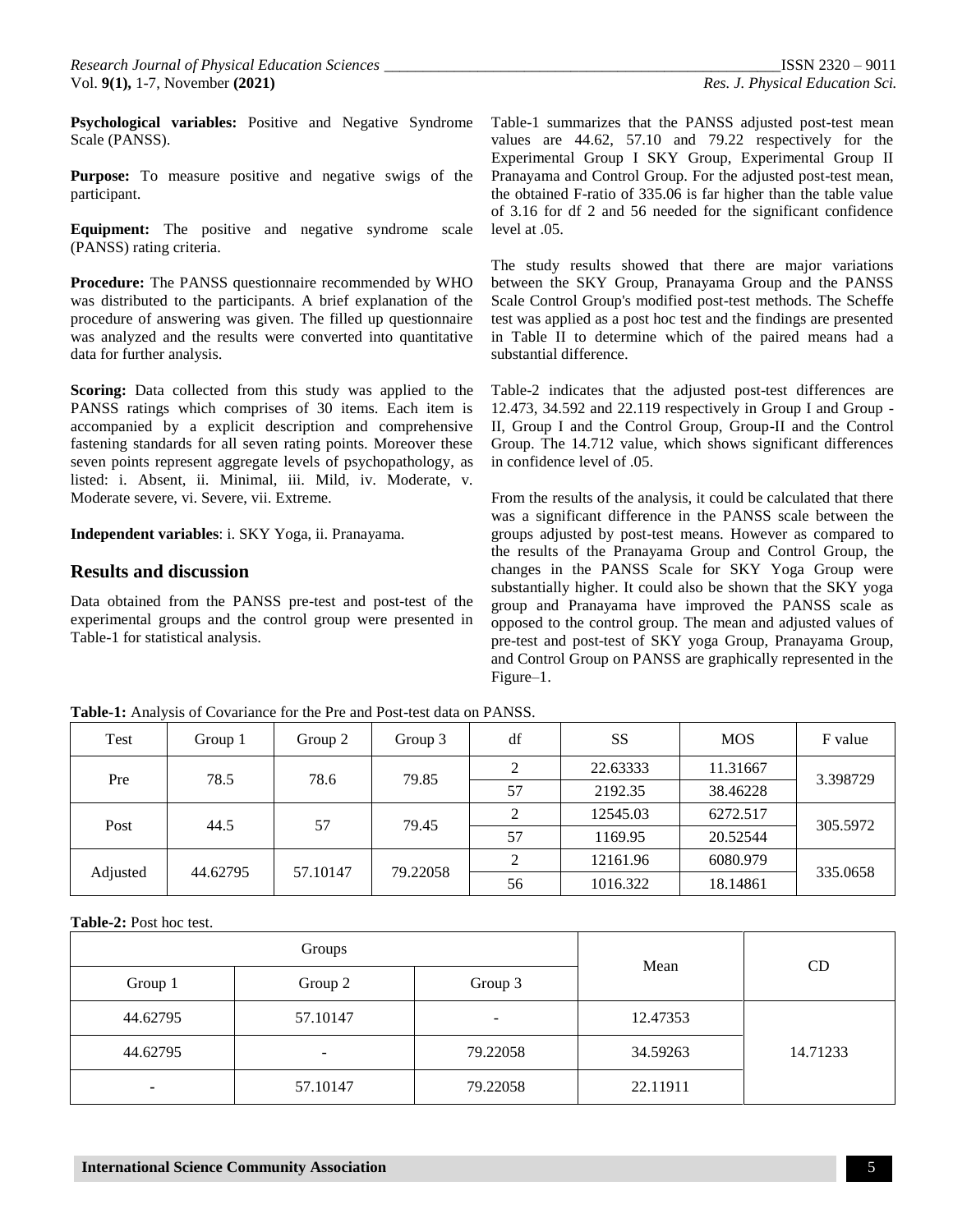

**Figure-1:** The mean and adjusted values of pre-test and post-test of SKY yoga Group, Pranayama Group, and Control Group on PANSS.

**Discussion on the findings of pans:** The Analysis of Covariance of PANSS indicated that experimental group I (SKY Yoga), experimental group II (Pranayama), were significantly improved than the control group on PANSS. It may be due to the effect of SKY Yoga and Pranayama.

The study results showed that PANSS improved more in the experimental group I (SKY Yoga) than in the experimental group II (Pranayama). Almost all in life needs harmony. A positive step toward a healthier lifestyle is SKY Yoga on its own. However, as an individual, it is important to a malaise that we need to work on our body as well as our mind. We can use SKY Yoga not only as part of a program to improve anger management but also as a way to assist in attaining other goals.

# **Conclusion**

Introspection actions assist the kindness in the finest promising way for the release of humankind. This kind of introspection will make the mind calm, relaxed, lighter and more peaceful. SKY-YOGA further strengths the character in living with discipline, duty and charity.

Buddha says "an individual will be punished by anger"<sup>15</sup>. Anger doesn't solve anything; it builds nothing, but can destroy everything, thereby creating more and more bad deeds. To eliminate our bad deeds we need to cleanse our mind regularly. Introspection and moralization of charisma helps one in the process of mind cleaning. As everything starts within our minds, if the mind is cleansed regularly one can lead a happy and healthy life physically and mentally thereby eliminating bad deeds.

The study revealed that SKY-YOGA have shown positive results. SKY YOGA training will also develops the higher potentials of Accord, gratification, desire, insight, and harmony. Thus one can realize that yoga system also make human being to live disease free, enjoyable and peaceful in life. Hence practicing the yoga is very simple than that of available any other modern facility in up keeping one's physical and mental fitness.

Based on the final outcome of the study the following conclusions were drawn. The study states that there was a substantial increase in the practices of SKY Yoga and Pranayama relative to the Anger Management control community among young adult women. It was concluded that SKY Yoga Practices were found to be better than the Pranayama practice.

**Recommendations:** By choosing physiological or psychological variables as criterion variables, a similar analysis could be performed. A related study may be pursued by selecting other age group as subjects.

## **References**

- **1.** John Walter (2006). The Sunday Times Magazine. The\_Sunday\_TimesMagazine.
- **2.** Vaswani J.P. (1998). Burn Anger before Anger Burns You. 1420853538, ISBN13: 9781420853537.
- **3.** Vethathiri Maharishi (2010). Sublimation and Social Welfare. VISION for Wisdom. Vethathiri Publications.
- **4.** Alexia Lafata (2014). Negative emotions that actually have really Positive effects on your life. Available from: [https://www.elitedaily.com/life/negative-emotions-good](https://www.elitedaily.com/life/negative-emotions-good-for-you/881761)[for-you/881761.](https://www.elitedaily.com/life/negative-emotions-good-for-you/881761)
- **5.** Negative emotions (2016). Better Health. [https://www.betterhealth.vic.gov.au/health/healthyliving/](https://www.betterhealth.vic.gov.au/health/healthyliving/negative-emotions) [negative-emotions](https://www.betterhealth.vic.gov.au/health/healthyliving/negative-emotions).